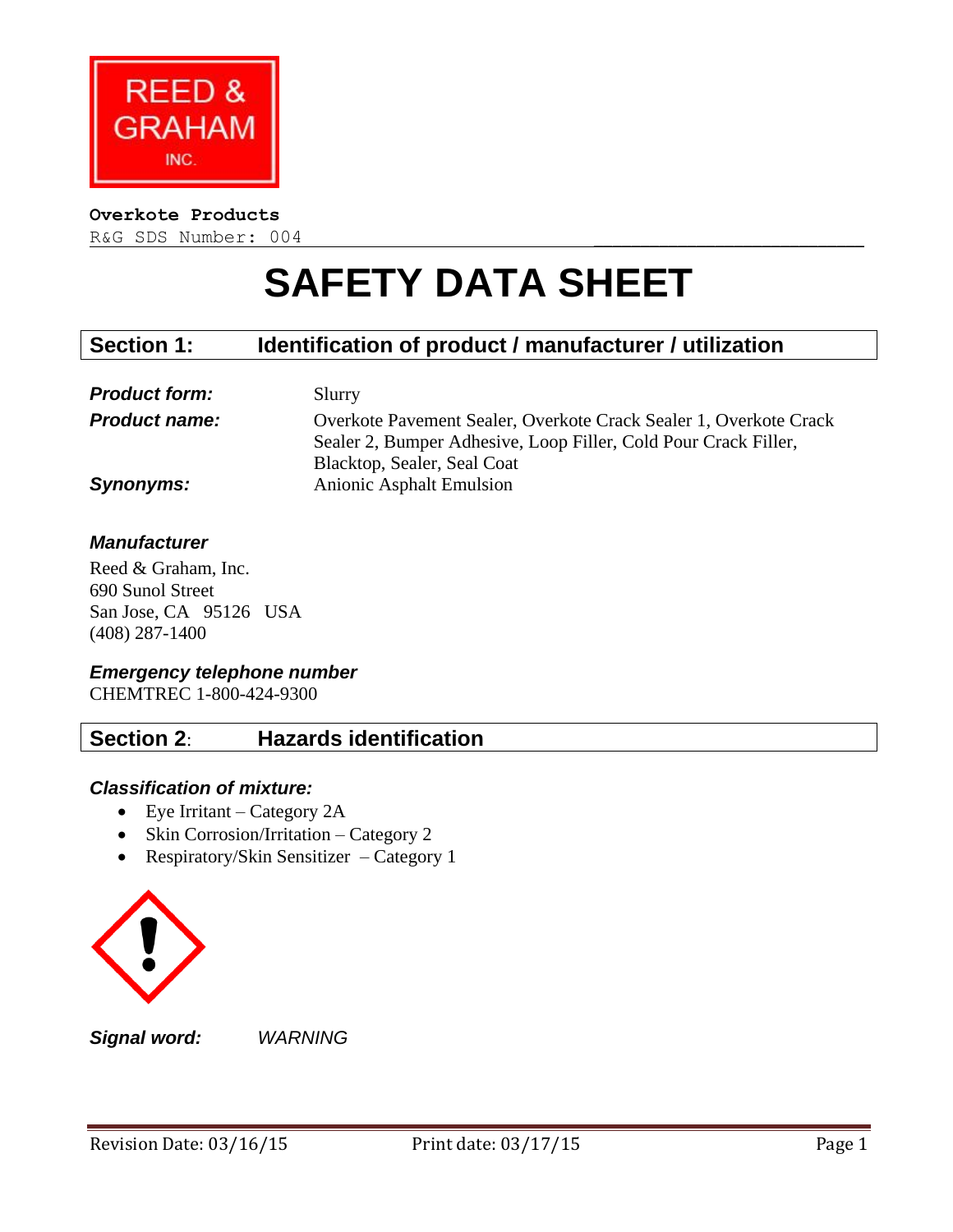#### *Hazard Statements:*

- May cause skin and eye irritation.
- Vomiting may occur if swallowed.
- Substance may be harmful if swallowed irritating mouth, throat and / or stomach
- Fumes from heated material may be irritating.
- Prolonged or excessive inhalation may cause respiratory tract irritation.
- Vapors may have a strong offensive odor which may cause headaches, nausea and vomiting.
- Symptoms of overexposure include: fatigue, tearing of eyes, burning sensation in the throat, cough, and chest discomfort and skin irritation.

#### *Precautionary Statements:*

- Obtain and read product data sheet for instructions of use
- Do not handle material until all the safety data sheet has been obtain, read and understood.
- Contact with hot material may cause thermal burns

#### *Prevention*

- Do not eat, drink or smoke when using this product
- Do not breathe fume/gas/mist/vapors/spray
- Wear protective gloves/protective clothing/eye protection/face protection
- Obtain special instructions before use
- Do not handle until all safety precautions have been read and understood

#### *Response*

- If swallowed: Rinse mouth. DO NOT induce vomiting. Immediately call a poison center/doctor
- If on skin or hair: take off immediately all contaminated clothing. Rinse skin with water/shower.
- If inhaled: Remove person to fresh air and keep comfortable for breathing
- If in eyes: Rinse cautiously with water for several minutes. Remove contact lenses, if present and easy to do.
- Continue rinsing. Immediately call a poison center/doctor

## **GHS pictogram**

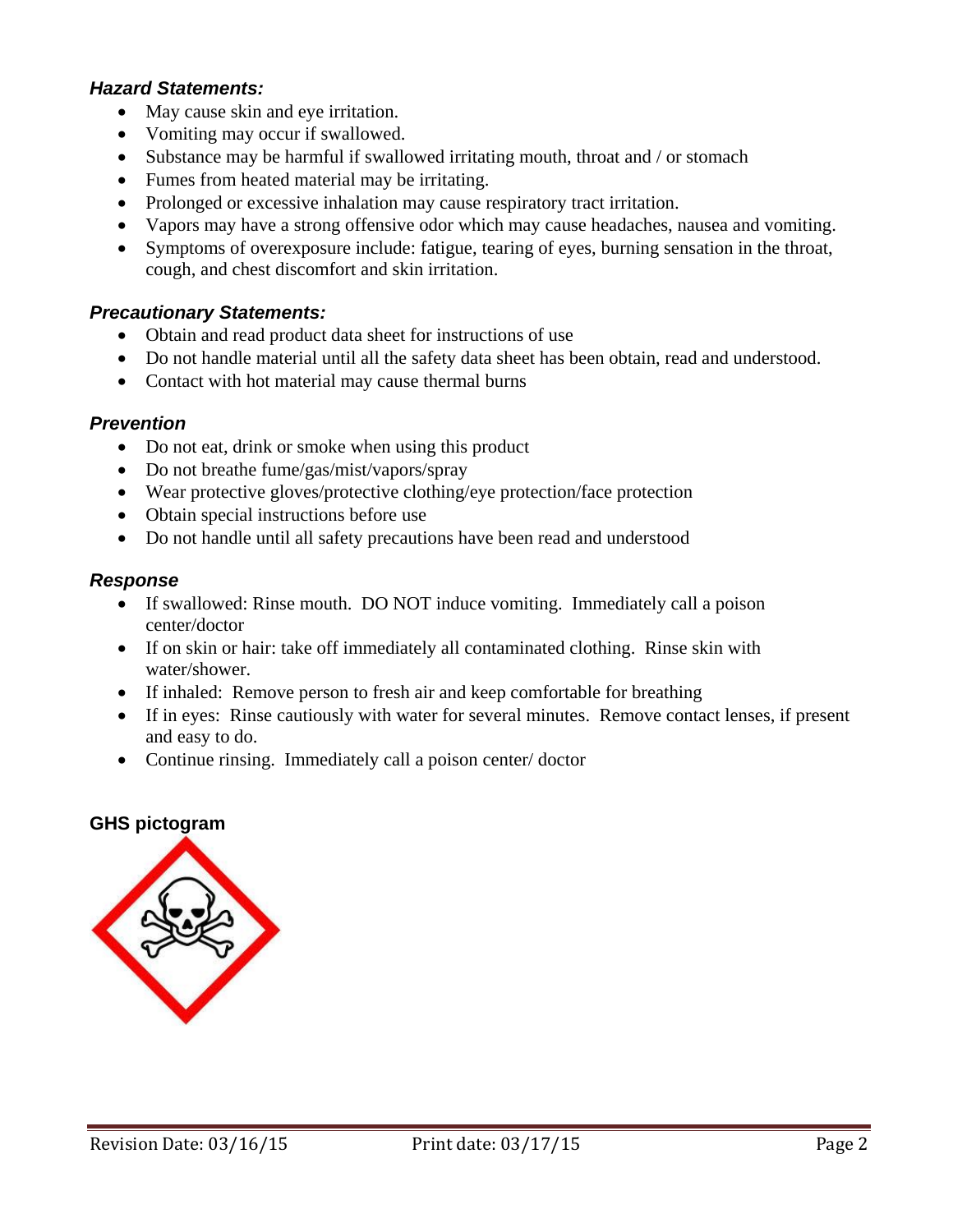## **Storage**

Store in an appropriate container or containment structure

## **Disposal**

Dispose of contents/container in accordance with local/regional/national regulations

# **Section 3: Composition / Information on Ingredients**

| Chemical Name                          | <b>Amount</b>   | <b>CAS Number</b>   |
|----------------------------------------|-----------------|---------------------|
| Asphalt (Petroleum)                    | $40 - 70%$      | 8052-42-4           |
| Water                                  | $< 50\%$        | 7732-18-5           |
| Sodium Hydroxide                       | $< 0.5\%$       | 1310-73-2           |
| Hydrogen Sulfide                       | $< 0.5\%$       | 7783-06-4           |
| Emulsifier (Confidential Ingredient A) | $< 3.0\%$       | <b>TRADE SECRET</b> |
| Quartz (SIO2)                          | $0.0 - 20%$     | 14808-60-7          |
| Cellulose                              | $0.0 - 5.0\%$   | $9004 - 34 - 6$     |
| Limestone                              | $0.0 - 10.0\%$  | 1317-65-3           |
| Feldspar-Group Minerals                | $0.0 - 30.0\%$  | 68476-25-5          |
| Silica, Amorphous                      | $0.0 - 60.0\%$  | 61790-53-2          |
| <b>Carbon Black</b>                    | $0.0 - 2.0\%$   | 1333-86-4           |
| Latex                                  | $10.0 - 20.0\%$ | 25067-01-0          |

#### **Component Information/Information on Non-Hazardous Components General Information**

Concentration values are typical and may vary. Although specific identities of some products components are being withheld as trade secrets, known pertinent hazard are addressed in individual SDS.

| <b>Section 4:</b> | <b>First Aid Measures</b> |
|-------------------|---------------------------|
|                   |                           |

## *GENERAL FIRST AID MEASURES:*

Product is water soluble, rinse off immediately with soap and water. If solidified, treat as neat asphalt.

## *EYE CONTACT FIRST AID:*

Hold eyelids apart and flush eyes with plenty of water for at least 15 minutes. Get medical attention if irritation develops or persists.

## *SKIN CONTACT FIRST AID:*

Wash skin with soap and water. Wear protective gloves to minimize skin contamination. If material is solidified use appropriate cleaner and wash from the skin.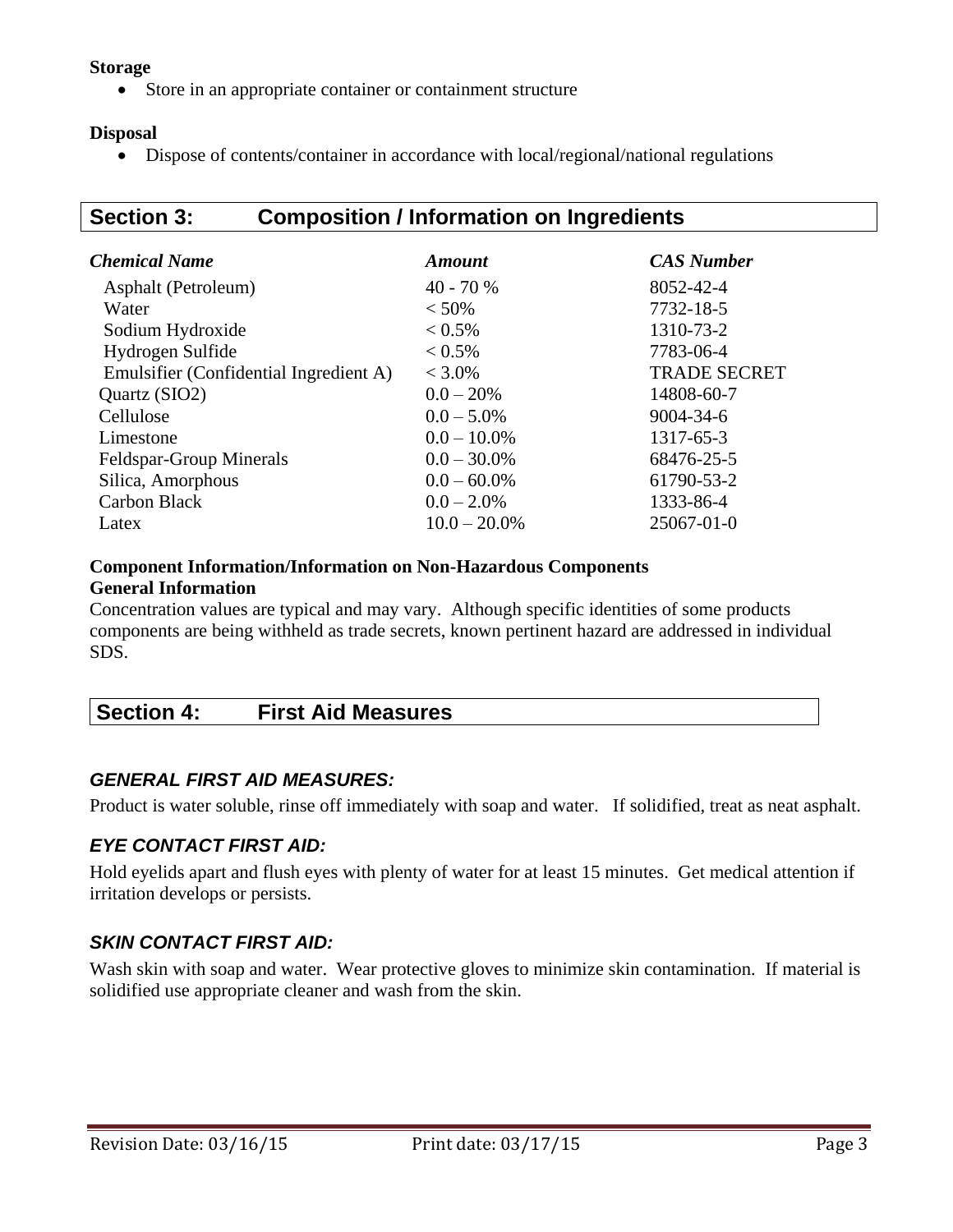## *INHALATION FIRST AID:*

Although this product is not known to cause respiratory problems if breathing is difficult, safely remove victim to fresh air and provide oxygen. Get immediate medical attention.

## *INGESTION FIRST AID:*

Get immediate medical attention. DO NOT induce vomiting due to danger of aspirating liquid into lungs. Gastric lavage may be required.

# **Section 5: Fire Fighting Measures**

## *EXTINGUISHING MEDIA*

| <b>SPECIAL HAZARDS:</b>             |                                                                                                                                                                                                                                                  |
|-------------------------------------|--------------------------------------------------------------------------------------------------------------------------------------------------------------------------------------------------------------------------------------------------|
| <b>Fire Hazard:</b>                 | Product is an aqueous solution. Heated product may produce<br>hazardous fumes, decomposition products or residues. Small<br>quantities of hydrogen sulfide may be release upon heating.                                                          |
| <b>Explosion Hazard:</b>            | None                                                                                                                                                                                                                                             |
| <b>Reactivity:</b>                  | Avoid contact with strong bases                                                                                                                                                                                                                  |
| <b>Advice for Firefighters:</b>     | Decomposition may produce fumes, smoke, oxides of carbon and<br>hydrocarbons and possible small quantities of hydrogen sulfide.<br>Avoid breathing vapors from heated material. Combustion may<br>produce CO, NOx, SOx and reactive hydrocarbons |
| <b>Protection for firefighting:</b> | As in any fire, wear self-contained breathing apparatus pressure-<br>demand MSHA/NIOSH approved and full protective gear                                                                                                                         |

# **Section 6: Accidental Release Measures**

| <b>General measures:</b>         | Clean up spills immediately using appropriate personal protective<br>equipment. |
|----------------------------------|---------------------------------------------------------------------------------|
| Non-emergency personnel:         |                                                                                 |
| Protective equipment:            | Glove, safety glasses, boots.                                                   |
| Emergency procedures:            | Absorb spills with absorbent material or sand.                                  |
| For emergency responders:        |                                                                                 |
| Protective equipment:            | Gloves, safety glasses, boots                                                   |
| Emergency procedures:            | Stop the source of the release. Clean up release as soon as<br>possible.        |
| <b>Environmental precaution:</b> | Prevent contamination of soil, surface water or groundwater                     |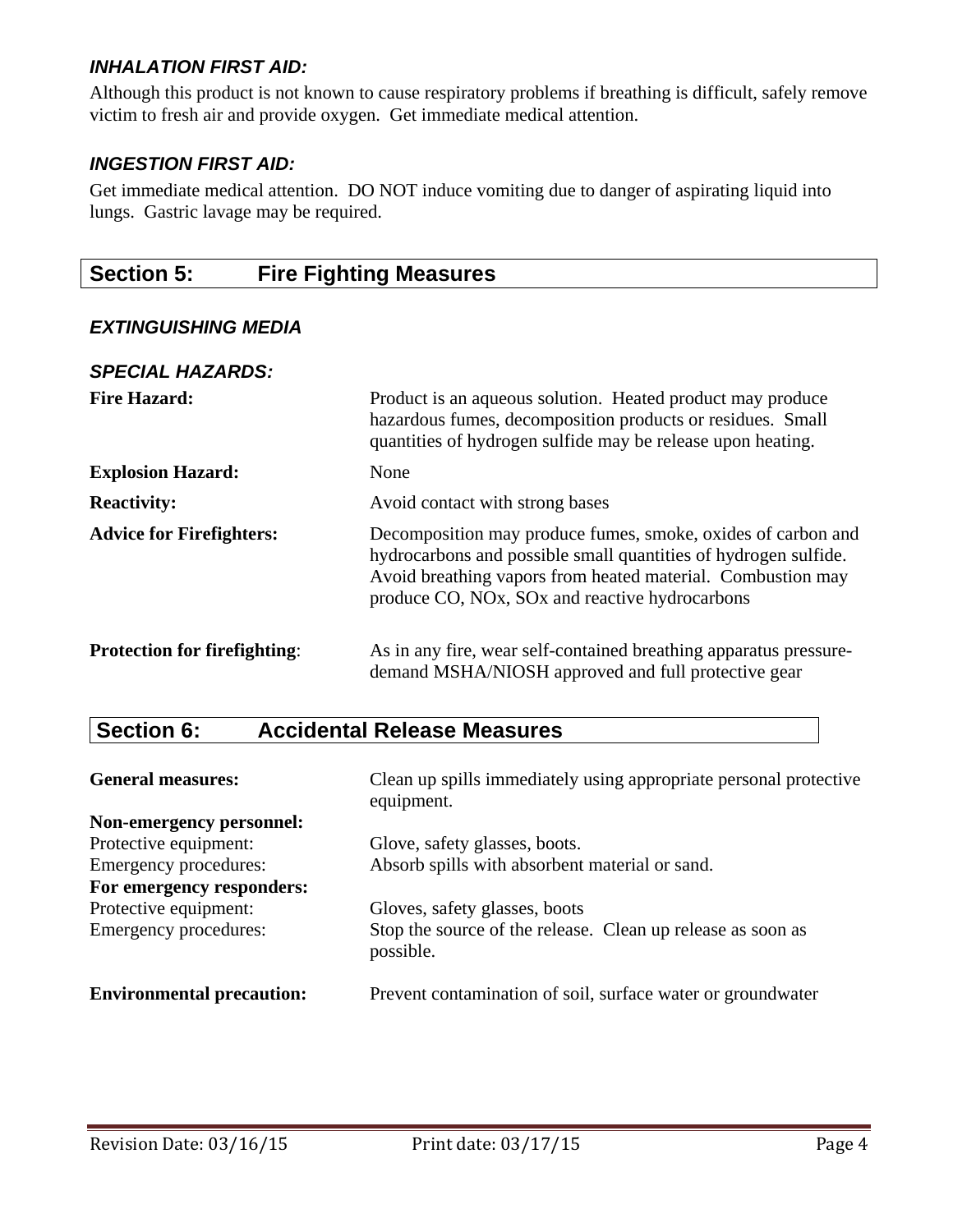**Method for containment/clean up:** Absorb spills with absorbent materials. Contain spilled liquid with sand or earth. Contain liquid to prevent contamination of soil, surface water or groundwater. Large spillage would be dammed-off and pumped into containers. Prevent materials from entering streams, drainages or sewers.

# **Section 7: Handling and Storage**

| <b>Shelf life:</b>          | 6 months day $@$ 40 $°C$ (in original, sealed containers)                                                                                                                                                                                      |
|-----------------------------|------------------------------------------------------------------------------------------------------------------------------------------------------------------------------------------------------------------------------------------------|
| <b>Additional Hazard:</b>   | When handling material, use protective clothing impervious to<br>this material.                                                                                                                                                                |
| <b>Safe Handling:</b>       | Use good hygiene measure: wash exposed areas with mild soap<br>and water before eating, drinking or smoking and again when<br>leaving work.                                                                                                    |
| <b>Storage conditions:</b>  | Do not store at temperatures above $40^{\circ}$ C                                                                                                                                                                                              |
| <b>Additional handling:</b> | When sampling containers use appropriate personal protective<br>equipment such as gloves, safety glasses, work boots and<br>appropriate clothing. Avoid breathing vapors from heated<br>material. Avoid contact with eyes, skin, and clothing. |

# **Sections 8: Exposure Controls / Personal Protections**

| <b>Engineering measures:</b>   | an eyewash facility and a safety shower.         | Facilities storing or utilizing this material should be equipped with                                                                                                               |
|--------------------------------|--------------------------------------------------|-------------------------------------------------------------------------------------------------------------------------------------------------------------------------------------|
| <b>Eye/Face protection:</b>    | recommended.                                     | Where contact with this material is likely, eye protection is                                                                                                                       |
| <b>Skin protection:</b>        |                                                  | Selection of specific items such as gloves, boots, apron or full                                                                                                                    |
| <b>Respiratory Protection:</b> | protection.                                      | body suit will depend on operation and potential exposure.<br>Where there is potential for airborne exposure in excess of<br>applicable limit, wear NIOSH/MSHA approved respiratory |
| <b>Exposure Guidelines:</b>    |                                                  |                                                                                                                                                                                     |
| Sodium Hydroxide:              | <b>OSHA PEL</b><br><b>OSHA PEL Ceiling Limit</b> | 10ppm $mg/m3$<br>2mg/m3                                                                                                                                                             |
| Hydrogen Sulfide:              | <b>OSHA TWA</b><br><b>OSHA STEL</b>              | 10ppm, $14mg/m3$<br>15 <sub>ppm</sub>                                                                                                                                               |
| <b>Carbon Black:</b>           | <b>OSHA PEL</b>                                  | $3.5 \text{ mg/m}$                                                                                                                                                                  |
|                                | <b>OSHA TWA</b>                                  | $3.5 \text{ mg/m}$                                                                                                                                                                  |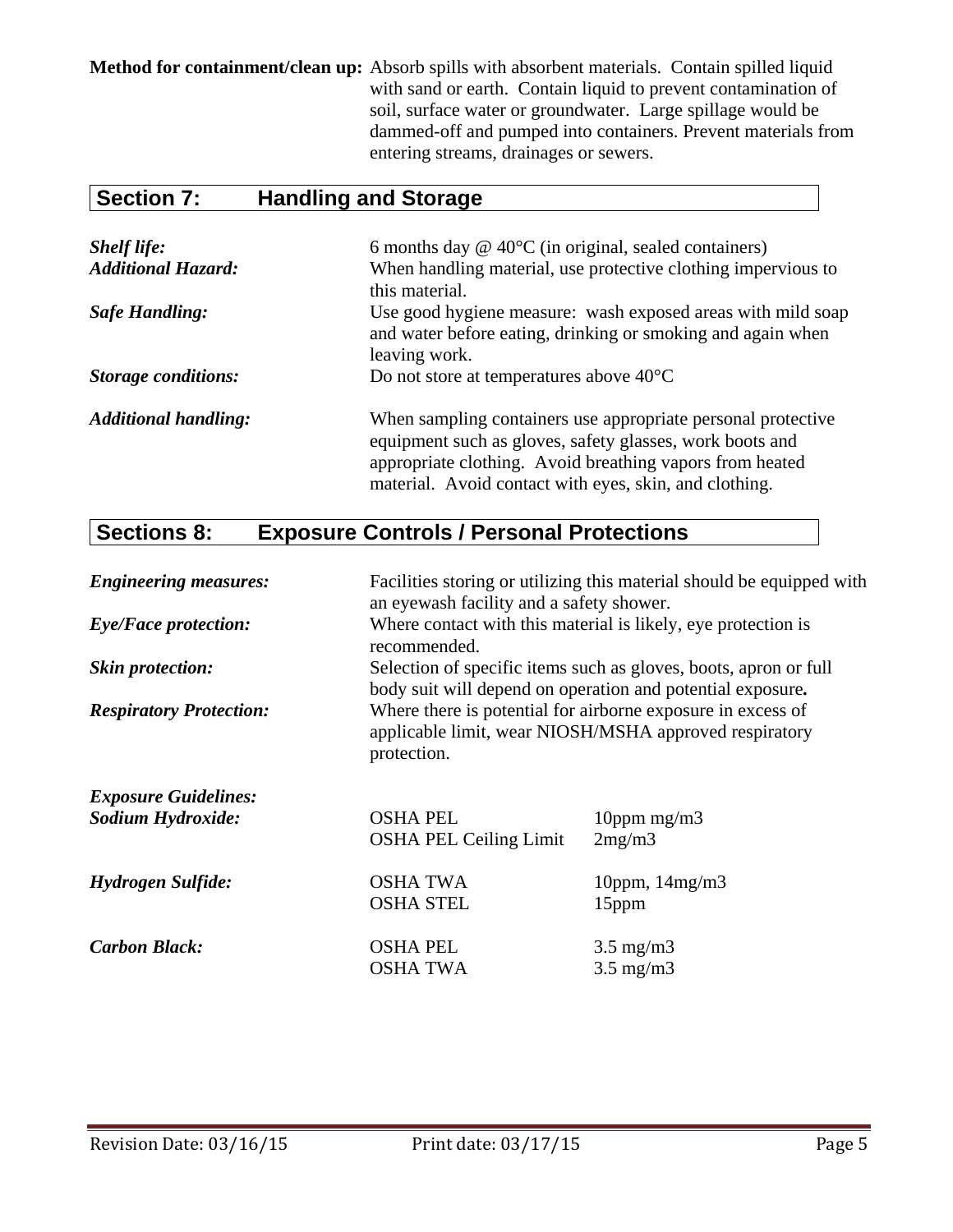# **Sections 9: Physical and chemical properties**

## *Information of basic physical and chemical properties*

| <b>Physical state:</b>         | Slurry                     |
|--------------------------------|----------------------------|
| Appearance:                    | Brown to Black             |
| Odor:                          | Asphalt odor               |
| pH                             | $8 - 11$                   |
| <b>Melting point:</b>          | $0^{\circ}$ C              |
| <b>Freezing point:</b>         | $0^{\circ}C$               |
| Specific gravity:              | $2.0 - 2.7$ (water = 1)    |
| <b>Boiling point:</b>          | 100°C @ 7600mm Hg          |
| <b>Flash point</b>             | None                       |
| UEL:                           | N/A                        |
| LEL:                           | N/A                        |
| Vapor pressure:                | Same as water mmHg $@21°C$ |
| Vapor density at $21^{\circ}C$ | Same as water $(air = 1)$  |
| Solubility:                    | Dispersible                |
| %Volatiles:                    | <30% @21°C @ 760b mmHg     |
| VOC:                           | $<$ 2%                     |

# **Section 10: Stability and Reactivity**

| <b>Section 11:</b>                             | <b>Toxicological Information</b>                                                                     |
|------------------------------------------------|------------------------------------------------------------------------------------------------------|
|                                                |                                                                                                      |
| <b>Incompatible materials:</b>                 | Avoid contact with strong bases.                                                                     |
|                                                | <b>Hazardous decomposition products:</b> Decomposition will not occur if handled and stored properly |
| <b>Possibility of hazardous reactions:</b> Low |                                                                                                      |
| <b>Conditions to avoid:</b>                    | Avoid extreme high temperatures                                                                      |
| <b>Chemical stability:</b>                     | This compound is stable at ambient conditions.                                                       |
| Reactivity:                                    | Low                                                                                                  |

| <b>Skin corrosion:</b><br>Serious eye damage: | May cause irritation and a rash with prolonged or repeated contact<br>with skin<br>Irritating, may injure eye tissue if not removed promptly. |
|-----------------------------------------------|-----------------------------------------------------------------------------------------------------------------------------------------------|
| <b>Respiratory or skin sensitization:</b>     | Repeated contact may cause skin irritation; prolonged inhalation<br>may cause respiratory tract irritation                                    |
| Germ cell mutagenicity:                       | None                                                                                                                                          |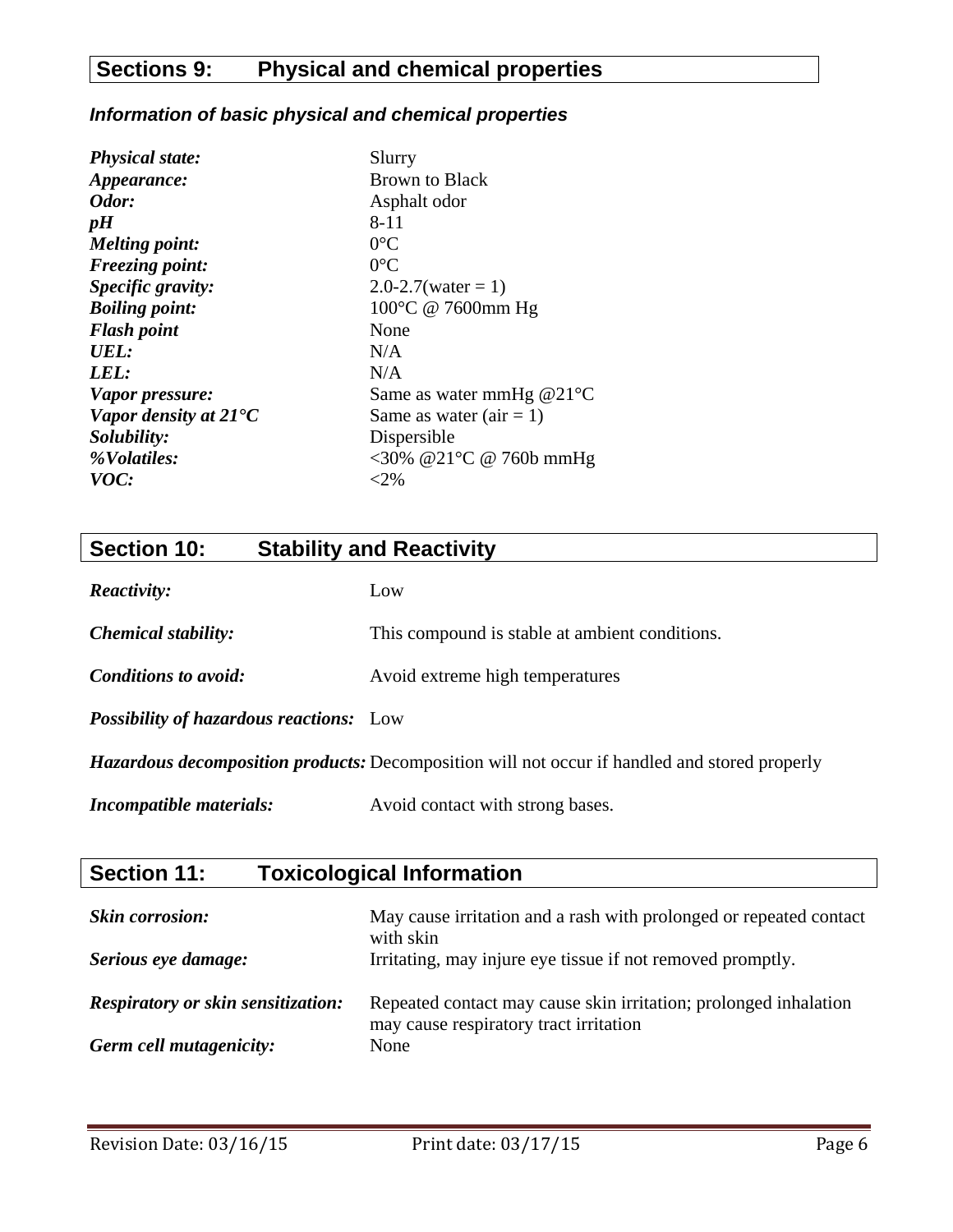| <b>Reproductive toxicity:</b>                                    | This product contains one or more chemicals known to cause<br>reproductive harm.                                            |
|------------------------------------------------------------------|-----------------------------------------------------------------------------------------------------------------------------|
| Specific target organ toxicity<br>(single exposure):             | Skin and or respiratory irritation, mild                                                                                    |
| Specific target organ toxicity<br>$(repeated\ exposure)$ :       | Skin, respiratory, kidney and liver                                                                                         |
| <b>Aspiration hazard:</b>                                        | Respiratory distress as a result of aspiration                                                                              |
| <b>Symptoms after inhalation:</b><br>Symptoms after eye contact: | Respiratory tract irritation, cough, chest discomfort<br>Eye Tearing, irritation burns if contact made with heated material |
| <b>Symptoms after ingestions:</b>                                | Harmful if swallowed, irritating to mouth, throat and stomach                                                               |

## **Section 12: Ecological Information**

## *Environmental Hazards*

This material should be prevented from uncontrolled applications to soil or earth. This material should be prevented from entering storm water, sewage drainage system and bodies of water.

## **Section 13: Disposal Consideration**

## *Waste Disposal Instructions*

This product, as supplied, when discarded or disposed of, may be a hazardous waste according to Federal regulations (40 CFR 261). Under the Resource Recovery Act (RCRA), it is the responsibility of the user of the product to determine whether the material is a hazardous waste subject to RCRA. Treat or dispose of waste material in accordance with all local, state/provincial and national requirements. Avoid disposal into wastewater treatment facilities.

## *Disposal of Contaminated Containers or Packaging*

Unclean empty containers should be disposed of in the same manner as the contents.

#### *Contaminated Materials*

Treat as product waste.

## **Section 14: Transport Information**

| <b>Product label:</b>     | Overkote Pavement Sealer, Overkote Crack Sealer 1, Overkote<br>Crack Sealer 2, Bumper Adhesive, Loop Filler, Cold Pour Crack<br>Filler, Blacktop, Sealer, Seal Coat |
|---------------------------|---------------------------------------------------------------------------------------------------------------------------------------------------------------------|
| UN Number:                | Non-hazardous, no UN number                                                                                                                                         |
| <b>DOT Shipping Name:</b> | Non Regulated, Water Based Asphalt Emulsion                                                                                                                         |
| <b>DOT Hazard Class:</b>  | Non-hazardous                                                                                                                                                       |